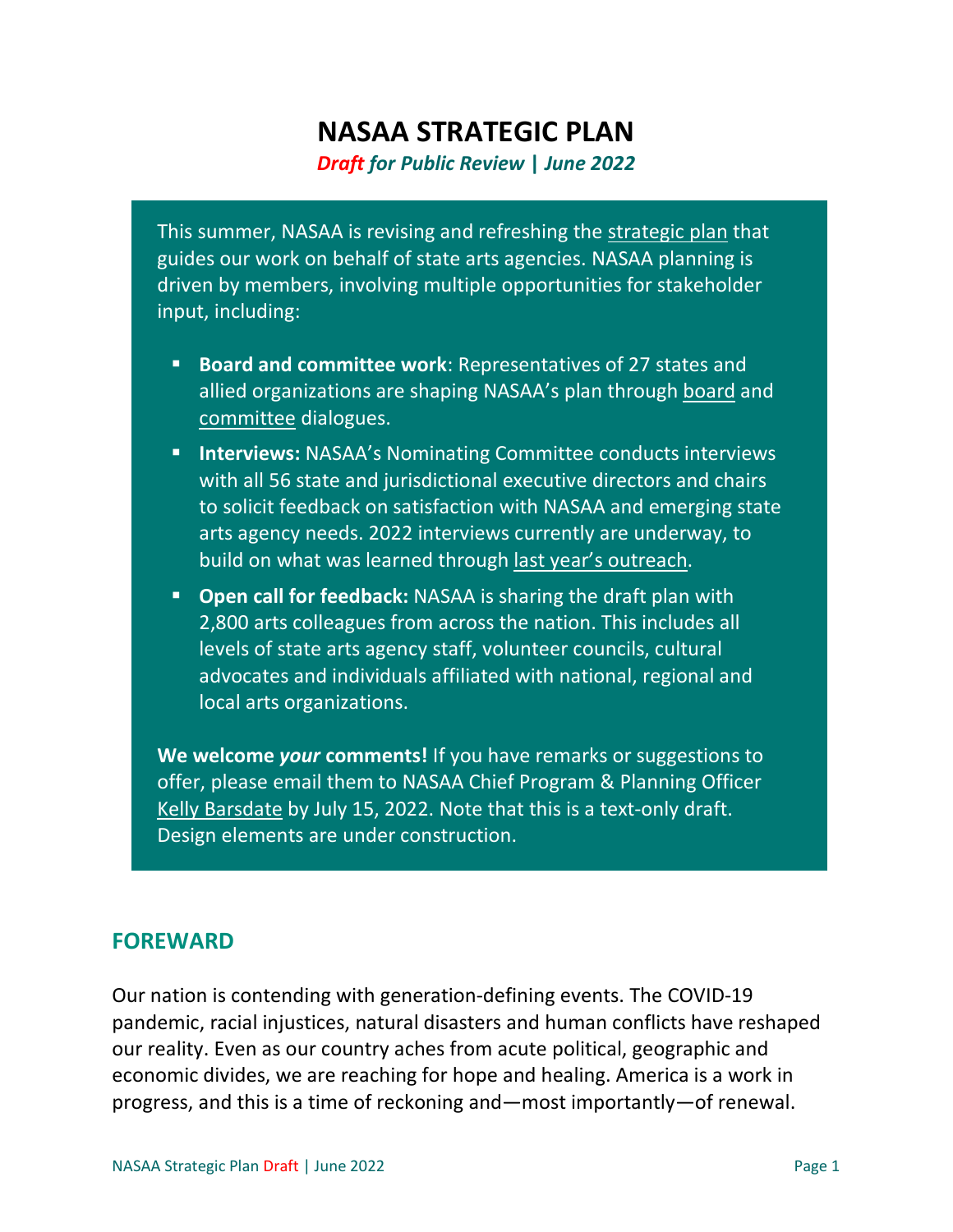In such times, the arts restore our connections to each other, spark our revival and galvanize our resolve. They strengthen our communities, our economy and our well-being. The arts also can be a vehicle for civic discourse about hard issues, helping us understand the past, grapple with the present and envision a new future.

State arts agencies facilitate these benefits, but they face formidable challenges. They must respond to crises with resilience and creativity. They must assert their value and demonstrate a robust return on investment. They must help the creative sector adapt to new norms of cultural production and participation. State arts agencies not only support the arts, they also shape public policy. State arts agencies can be government's better angels, finding new ways to assist communities and fulfill America's promise of government that serves *all* people.

Because each state and jurisdiction is different, every state arts agency will find unique solutions to these problems. NASAA takes pride in helping all state arts agencies to flourish, honoring their distinctiveness and their commonalities. This strategic plan reflects our renewed commitment to NASAA's core mission: *to strengthen state arts agencies.* With this framework as a guide for action, NASAA will equip state arts agencies to meet the challenges of today—and fortify them to thrive in the future.

# **WHY OUR WORK MATTERS**

Arts and creativity make us stronger—as individuals, families, communities, states and as a country. The work of state arts agencies, supported by NASAA, empowers:

**STRONG ECONOMIES.** Arts and creativity are economic engines, putting people to work in many industries. They stimulate commerce and offer opportunities for young people, rural areas and creative entrepreneurs to prosper.

**THRIVING COMMUNITIES.** The arts promote connection by providing shared experiences, celebrating local culture and encouraging civic discourse. They tell our stories, helping us preserve and pass on cherished traditions and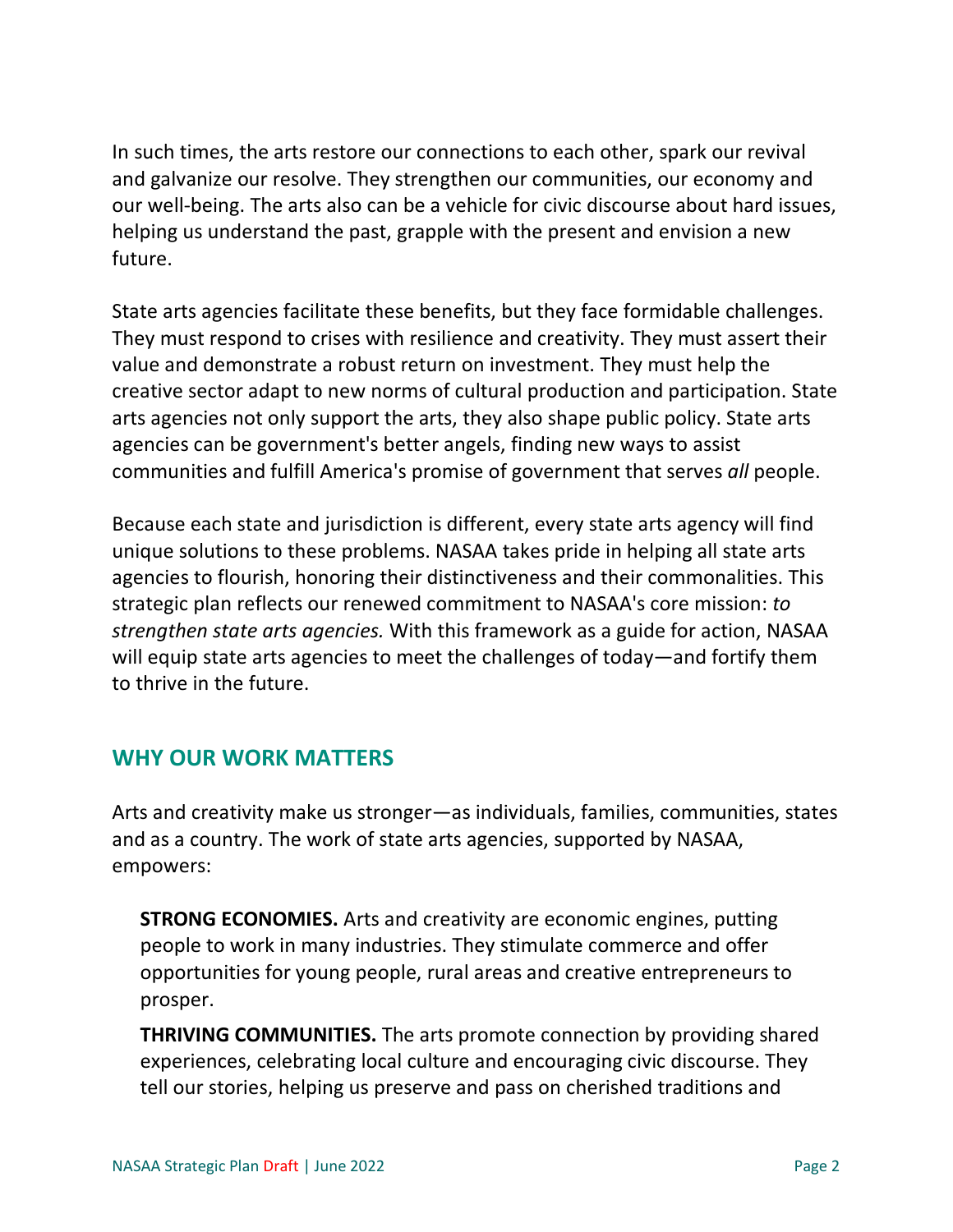empathize with others. The arts also enliven our communities, creating desirable places for people to live, work, play and raise their families.

**GOOD HEALTH.** The arts reduce isolation and contribute to physical and psychological wellbeing. They facilitate healthy aging and provide effective therapies for injured military

### **THRIVING FOR ALL**

Arts and creativity help people and places to thrive, strengthening the economic, educational and civic fabric of American communities. **State arts agencies ensure that all towns and rural regions—not only the largest cities or wealthiest areas—have access to these opportunities.**

personnel, trauma survivors and people struggling with depression, anxiety or addiction.

**ESSENTIAL EDUCATION.** The arts boost achievement in academic fundamentals, setting young people up for success. Education that includes the arts teaches lateral thinking as well as the value of practice and persistence—essential skills for school, work and life.

**INSPIRING INNOVATION.** A creative workforce gives businesses a competitive edge by helping them engage customers, originate new ideas and find fresh solutions to problems. The arts exercise our creative muscles throughout our life span, igniting our imaginations when we're young and facilitating meaningful learning and community engagement as we grow older.

**RESILIENT SPIRITS.** Intrinsic to the arts is the power to uplift us and help us perceive things in new ways. In the face of hardship and adversity, the arts are a force for recovery, understanding and healing. Through the arts, we express who we are as a nation today, and who we aspire to become tomorrow.

# **MISSION**

### *Strengthen state arts agencies.*

NASAA empowers the work of state arts agencies through:

**REPRESENTATION.** NASAA is a champion and advocate for state arts agencies, asserting the importance of the arts to decision makers. We shape public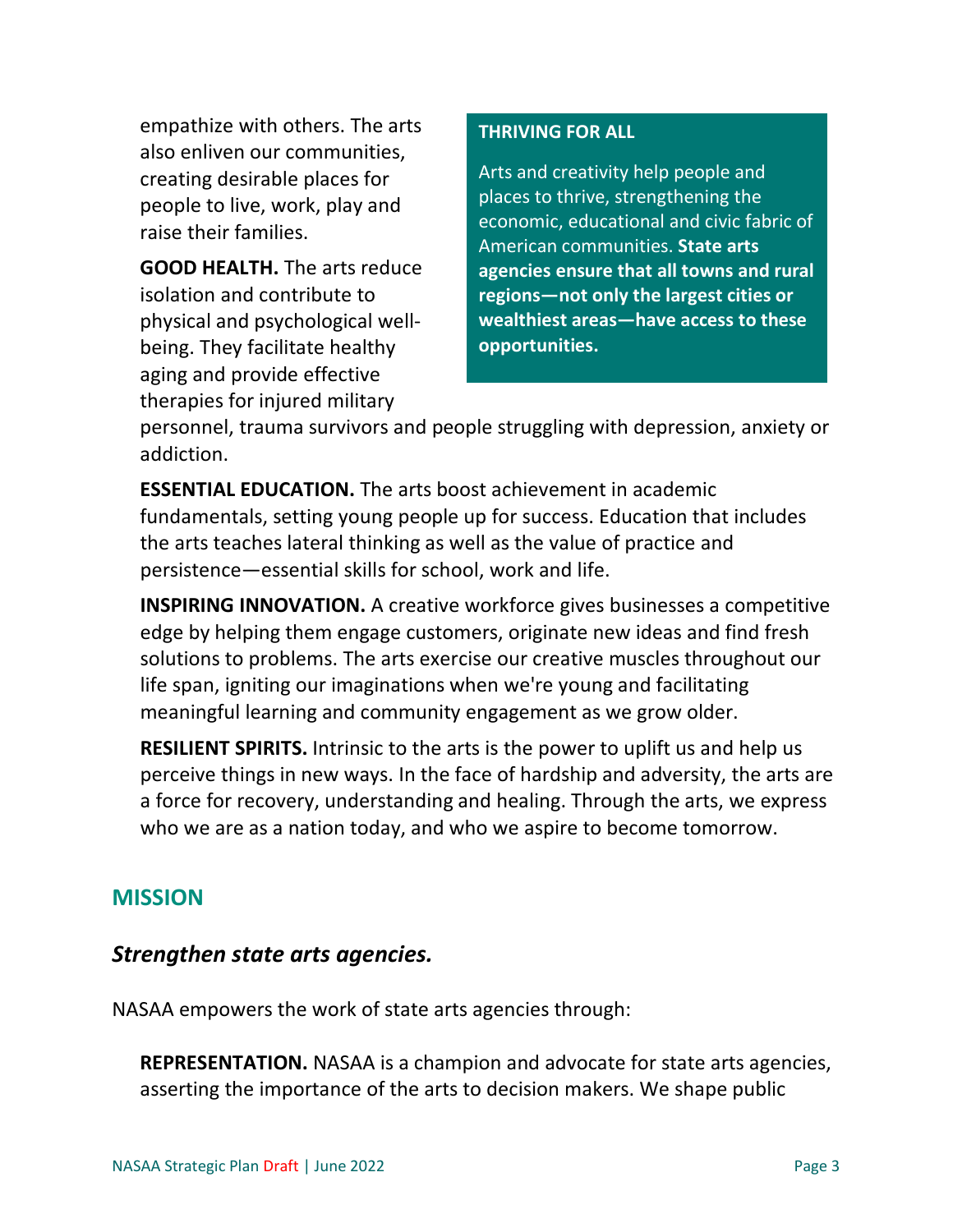policy, foster multisector support for the arts and give state arts agencies a persuasive voice in influential national networks.

**KNOWLEDGE.** NASAA provides authoritative data to support evidence based case making and decision making. Our research and professional development services inform and inspire state arts agencies, sparking new ways of working, serving the public and developing the resilience of our field.

**COMMUNITY.** NASAA convenes and connects state arts agencies. Our professional community energizes the work of state arts agencies, unites our members around common goals and builds a shared vision for the future.

NASAA amplifies the expertise, influence, funding and vision that state arts agencies employ on behalf of every American. Through NASAA, state arts agencies achieve more together than they can alone.

### **VALUES**

NASAA's work is guided by these enduring values:

**ACCESS FOR ALL:** We believe the public sector bears a special responsibility to help *all* communities thrive through the arts. To this end, NASAA strives to reduce barriers and dismantle bias based on race, ethnicity, national origin, gender, gender identity, sexual orientation, age, ability, religion, geography, political affiliation or economic status.

#### **DIVERSITY, EQUITY and INCLUSION**

Diversity, equity and inclusion (DEI) are bedrock values as well as action commitments for NASAA. In alignment with NASAA's [DEI policy,](https://nasaa-arts.org/my_nasaa_resources/nasaa-statement-diversity-equity-inclusion/) our framework encompasses:

- **DIVERSITY:** Recognizing all dimensions of human identity and difference.
- **EQUITY:** Providing the means for all people to realize fair and just treatment, benefits and opportunities.
- **INCLUSION:** Engaging diverse individuals, communities and perspectives to ensure access, representation and belonging for all.

NASAA's action plans enumerate activities we pursue to propel DEI each year. Annual progress reports document what we've accomplished, keeping us accountable and transparent. See page 6 for more information on DEI in NASAA action plans.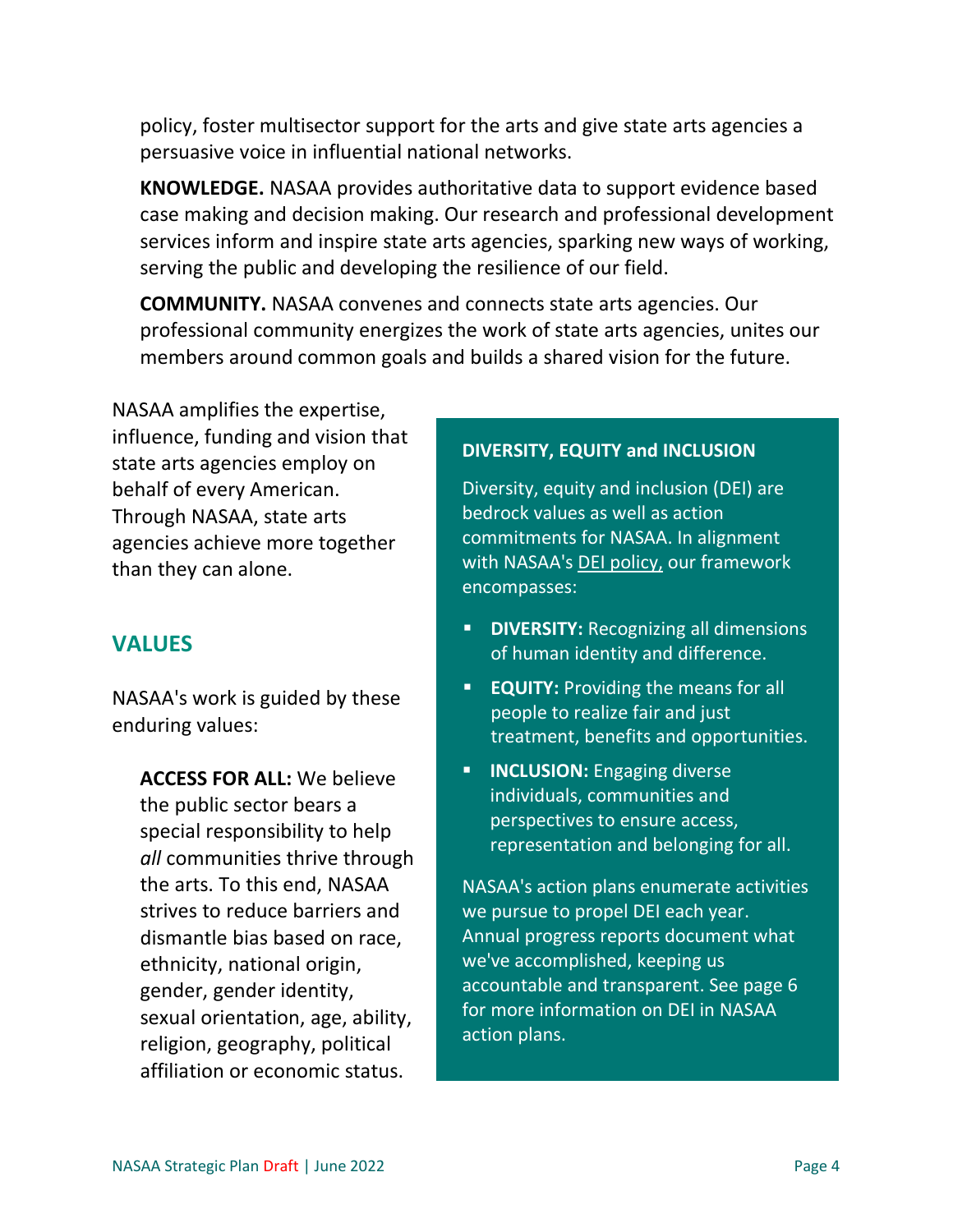**SERVICE:** NASAA programs are timely, relevant and responsive to the needs of members. Because every state and jurisdiction is unique, NASAA tailors our services to the needs of each member agency.

**CREDIBILITY:** NASAA earns trust by sharing factually accurate information and aligning our deeds with our words.

**NONPARTISANSHIP:** NASAA builds consensus around the arts and cultivates advocacy champions across the political spectrum.

**EXCELLENCE:** NASAA is recognized for the high caliber, creativity and professionalism of our services. We exemplify accountable stewardship of public resources and rigorous evaluation spurs continual improvement.

**TRANSPARENCY:** NASAA is a member-driven organization that communicates clearly, openly shares information with our stakeholders and welcomes feedback.

**COLLABORATION:** NASAA initiates partnerships—across multiple sectors as well as within the arts field—to broaden our impact and expand support for the work of state arts agencies.

# **GOALS**

### **I. Advocate for state arts agencies**

By developing policy resources and relationships that advance state arts agencies, NASAA ensures that the arts play a central role in American public life and that all communities have equitable access to the arts. We build consensus about the arts across the political spectrum and position the arts for sustained support despite swings of the political pendulum.

- A. Advocate for a robust and well-funded National Endowment for the Arts (NEA).
- B. Develop other federal resources and relationships beneficial to state arts agencies.
- C. Strengthen state level advocacy practices.
- D. Foster cross-sector support and strategic partnerships to benefit state arts agencies.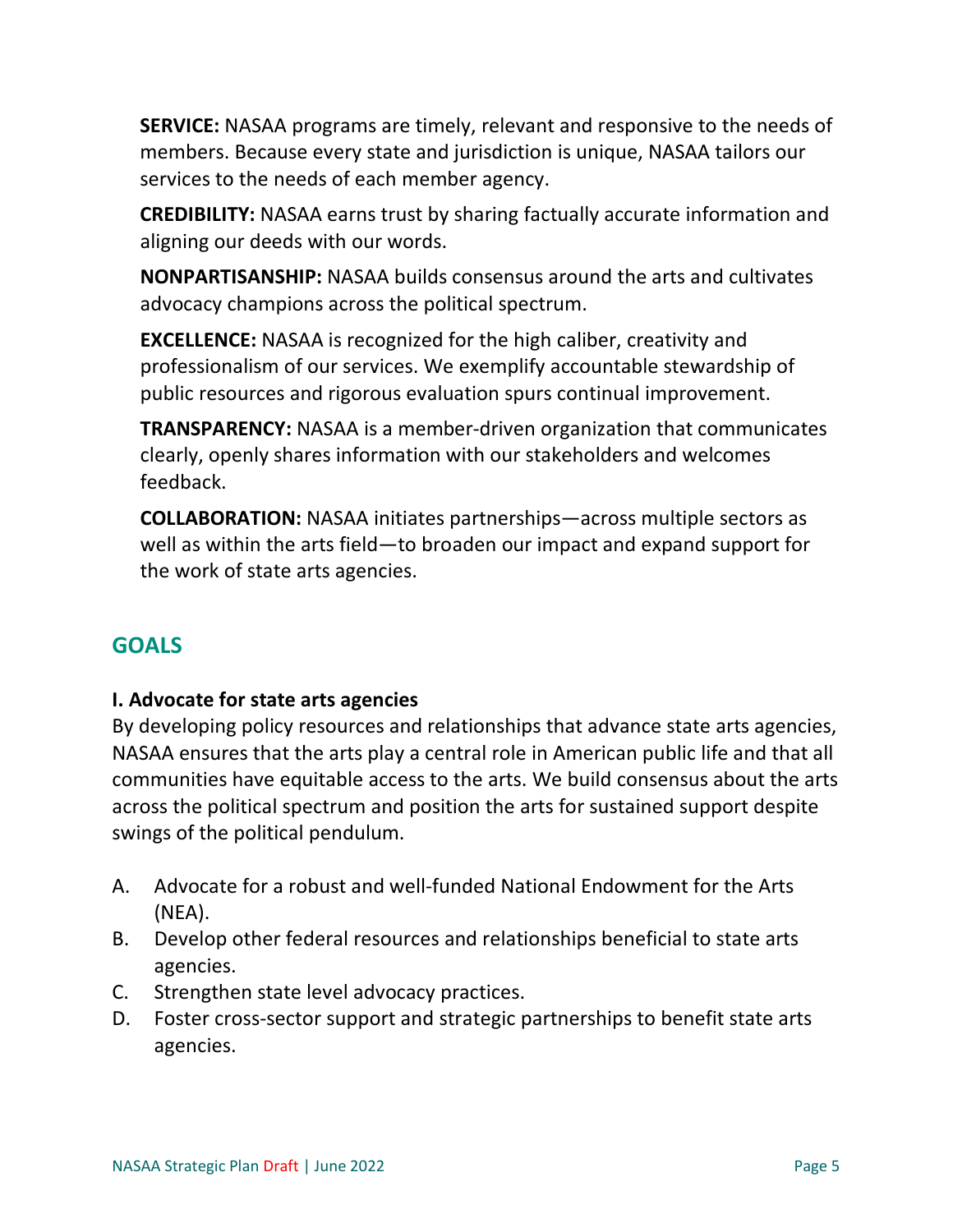### **II. Hone the knowledge and skills of state arts agencies**

State arts agencies need savvy and agile leaders capable of addressing immediate crises without losing sight of their long-term goals. NASAA's research and professional development services inform state arts agency practice and spur the continual development of our field.

- A. Supply authoritative facts about state arts agencies.
- B. Facilitate members' use of information for planning, decision-making and case-making.
- C. Catalyze state arts agency innovation, improvement and change.
- D. Deliver educational programs that boost members' knowledge, leadership skills and resilience.

### **III. Connect state arts agencies**

Our Assembly is an inclusive, welcoming community where members learn from each other and find common purpose. Connecting through NASAA also bolsters policy: the state arts agency community empowers our decisions, increases our influence and defines NASAA's credibility as a representative policy voice.

- A. Keep state arts agencies informed through timely, relevant and accessible communications.
- B. Facilitate peer-to-peer networking.
- C. Promote the understanding and use of NASAA services.
- D. Engage members in the governance, planning and advocacy work of the Assembly.

### **IV. Build NASAA's capacity**

To strengthen state arts agencies now and into the future, NASAA must develop the financial and operational capacity to meet our members' escalating demands for services. Fulfilling these objectives helps us attain all of NASAA's goals.

- A. Develop and diversify NASAA's revenues.
- B. Develop NASAA's human resources.
- C. Improve NASAA's operations and technology.
- D. Evaluate our work and learn from the results.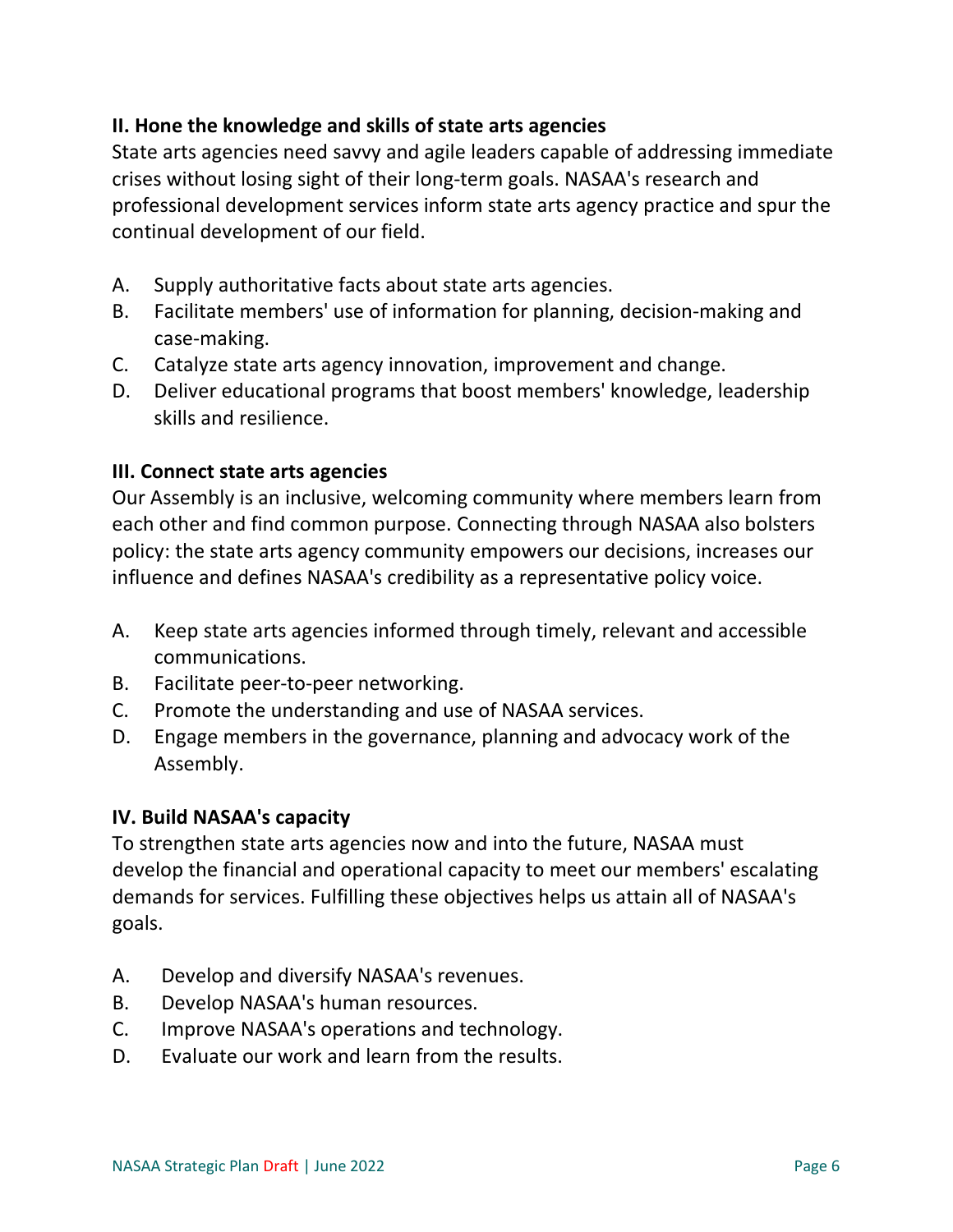#### **Diversity, Equity and Inclusion**

Advancing DEI requires more than good intentions. It necessitates concrete actions and continual learning. NASAA addresses this by:

- offering services that help state arts agencies pursue DEI in their policies, programs and funding practices, and
- adopting policies and practices that strengthen DEI within NASAA.

**Part of how NASAA embodies our DEI values is by recognizing and respecting differences that exist among state arts agencies.** Although the commitment to helping all communities thrive is universally shared, each state and jurisdiction needs the freedom to tailor its tactics to its own geography, demographics, authorizing environment and operating realities—no universal formula will succeed everywhere. NASAA therefore offers a range of methods for advancing DEI. Listening and learning are important elements of our DEI leadership approach, which blends long-term strategy with situational improvisation to propel our field forward.

NASAA enumerates our DEI action commitments in action plans, seeking member input to guide services and activities. **Specific DEI actions are interlaced within every goal in our action plan.** For transparency and accountability, NASAA regularly reports on our DEI activities and accomplishments to our board and membership. See:

[DEI Activities](https://nasaa-arts.org/my_nasaa_resources/diversity-equity-inclusion-activities-nasaa/) [Report](https://nasaa-arts.org/my_nasaa_resources/diversity-equity-inclusion-activities-nasaa/) [Current Action Plan](https://nasaa-arts.org/my_nasaa_resources/nasaa-action-plan/) [DEI Resources Hub](https://nasaa-arts.org/nasaa_research/diversity-equity-and-inclusion/) [NASAA Policy Statement on Diversity, Equity and Inclusion](https://nasaa-arts.org/my_nasaa_resources/nasaa-statement-diversity-equity-inclusion/)

# **WE'RE IN THIS TOGETHER**

State arts agencies are NASAA's primary stakeholders, volunteers, advisors and ambassadors. Most importantly, state arts agencies are the owners of this Assembly, its originators, leaders and investors. State arts agencies created NASAA in 1968, and still count on their Assembly today to expand their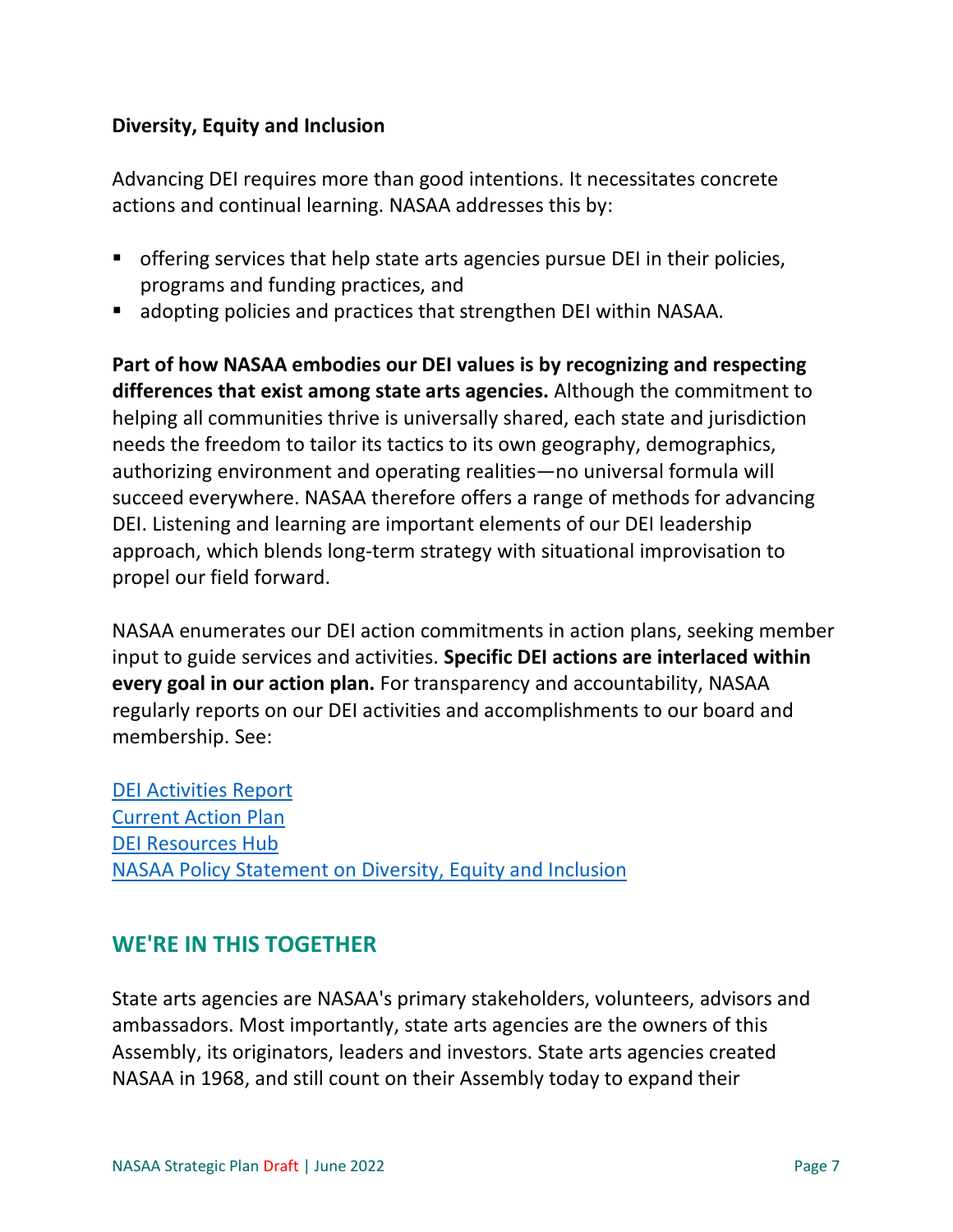knowledge and influence. Members share an equal stake in the goals of this plan—and share equal responsibility for building an association to achieve them. NASAA issues calls to action throughout the year and we urge state arts agencies' full engagement in that work.

Collaborations beyond the state arts agency field are integral to NASAA's success, and to the success of state arts agencies themselves. NASAA's annual action plan identifies specific collaborations that can help us attain our objectives in any given year. Some relationships, however, have perennial importance. These partners include:

**NATIONAL ENDOWMENT FOR THE ARTS:** NASAA represents state arts agencies to the NEA and fosters program and policy collaborations between the NEA and its state partners.

**ADVOCACY COALITIONS:** NASAA intersects with national and regional advocacy coalitions, state arts advocacy organizations and other networks advocating for the arts, the humanities and the creative sector. NASAA's role in advocacy collaborations is guided by the needs and priorities of our member state arts agencies.

**POLICY NETWORKS:** NASAA connects with national organizations that shape the knowledge and actions of state policymakers. Through these groups, NASAA helps governors, legislators and other public officials understand the value of the arts and state arts agencies.

**CROSS-SECTOR NETWORKS:** Working with organizations in fields such as economic development, community development, education and health helps us broaden support for the arts and bring important insights back to the state arts agency field.

**REGIONAL ARTS ORGANIZATIONS (RAOs):** NASAA advocates for NEA funds that support the work of RAOs as well as NASAA and state arts agencies. We meet regularly with RAO leaders to identify shared interests and to synchronize efforts that benefit state arts agencies.

**ARTS SERVICE NETWORKS:** NASAA routinely collaborates and consults with leadership networks and organizations that focus on arts development and grant making.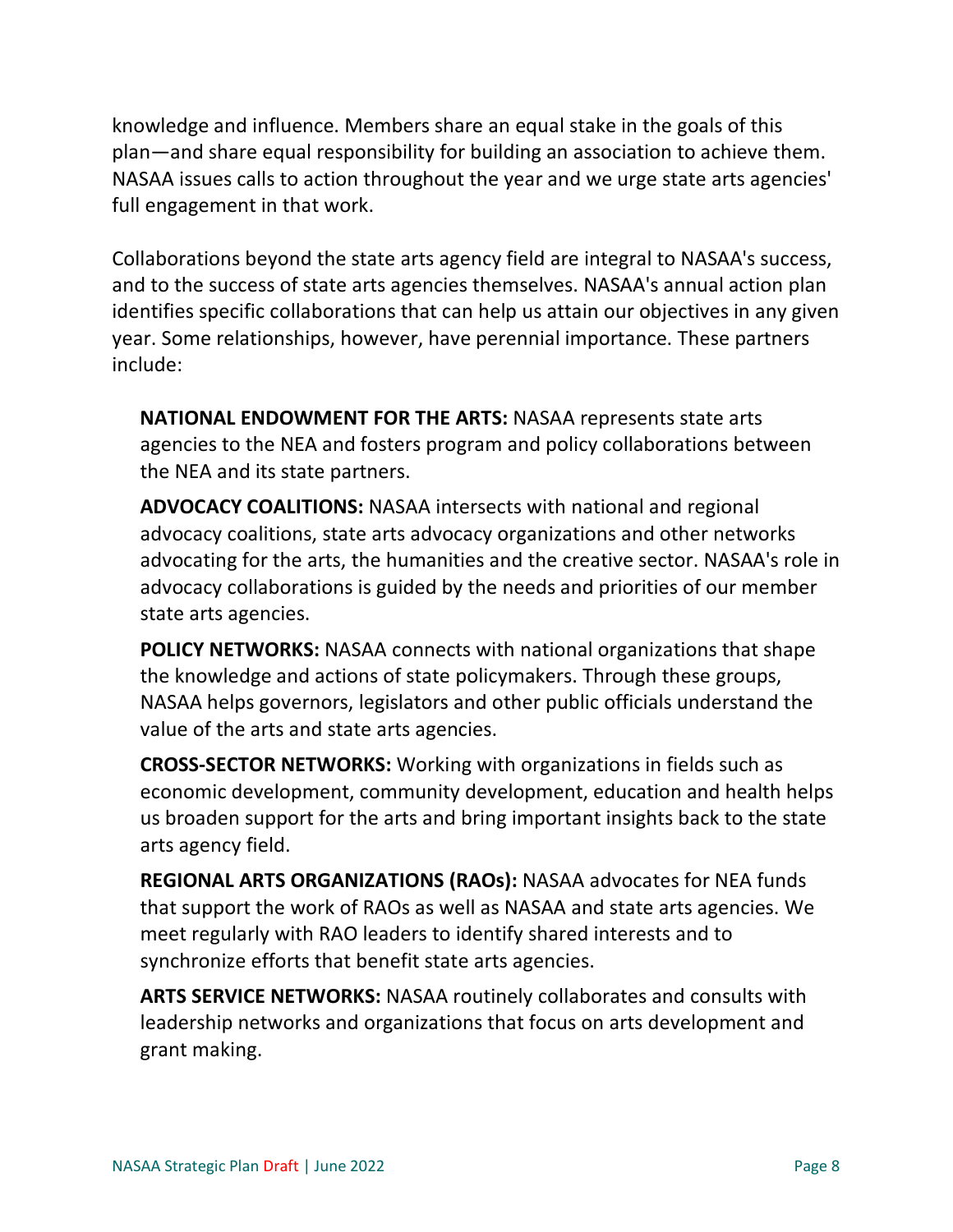State arts agencies also are strengthened by numerous state and local allies. NASAA serves as a resource to philanthropic partners, local arts organizations, government agencies, civic groups and others who work in concert with state arts agencies to advance the arts.

### **STAYING CURRENT**

NASAA planning is evergreen—it is continually renewed and never stands still. We do this by combining **strategic plans** and **action plans.** Our strategic plan (this document) charts NASAA's overall course. It sets forth our purpose, our longrange goals and the principles that guide our work, without an expiration date. [Action plans](https://nasaa-arts.org/my_nasaa_resources/nasaa-action-plan/) are time-bound. They itemize the nearterm steps we take to achieve our long-term goals. This tandem approach ensures that NASAA's day-

#### **WHY AN EVERGREEN STRATEGIC PLAN?**

NASAA conducts a miniature strategic planning process every year, through rigorous and member-driven action planning. This keeps us in step with rapidly changing conditions. We initiate a full strategic planning cycle when we anticipate significant environmental shifts. By conducting comprehensive planning judiciously, NASAA can devote more time and resources to serving members.

to-day priorities align with our strategic vision.

Action plans ensure the dynamic currency of NASAA's work, helping us address new realities, opportunities or constraints. We invite feedback and input from every state and jurisdiction through an annual interview process, and a membership vote is required to approve the action plan. The strategic plan is regularly assessed for relevance, too. The standard review interval is three years, but the board can initiate a planning cycle sooner or later as circumstances warrant. This plan, originated fo 2018, reflects revisions made to attune the plan to new realities in 2023 and beyond.

# **EVALUATING OUR IMPACT**

In keeping with our evergreen approach, planning at NASAA does not end when planning documents are approved. Rigorous measurement practices—fully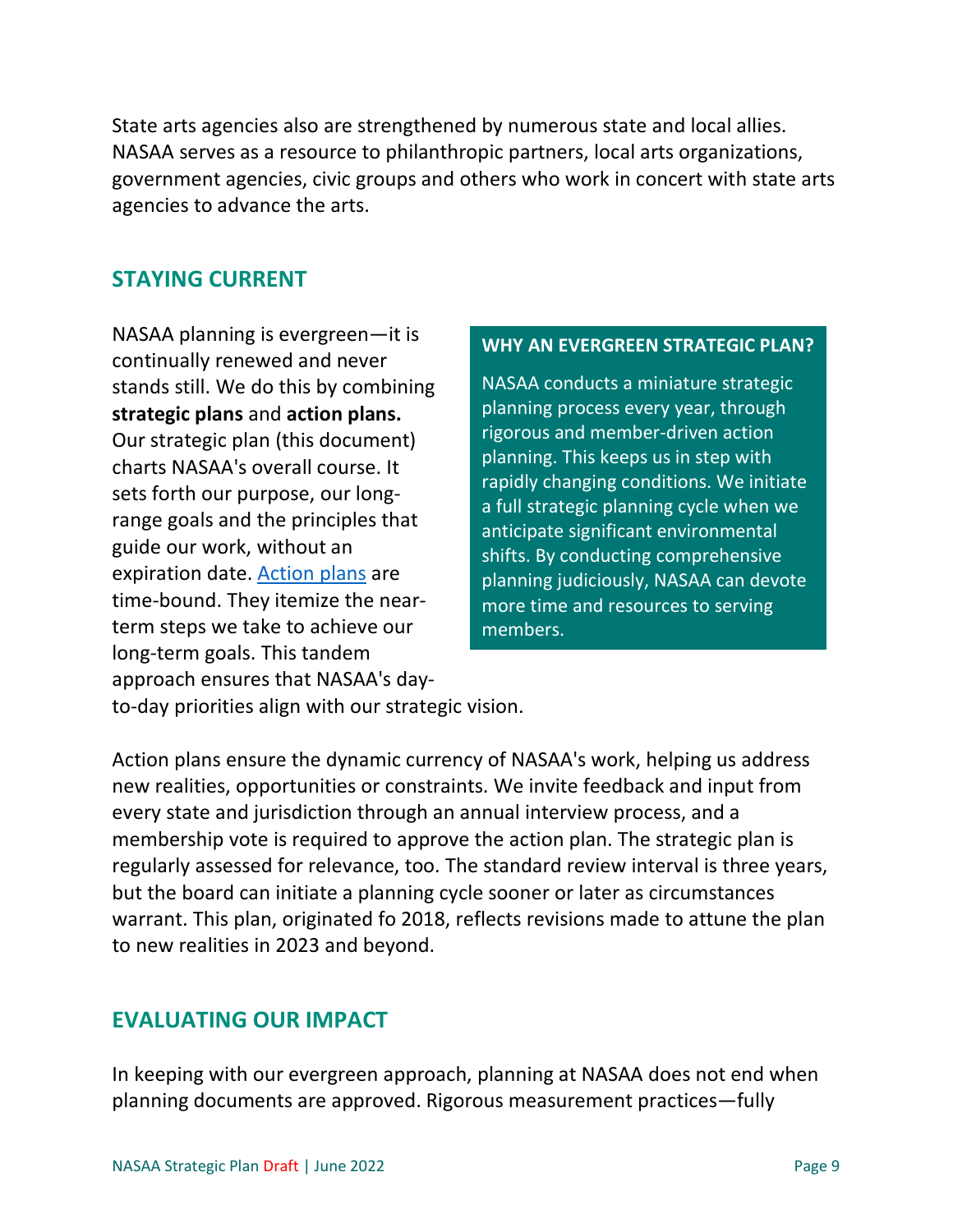transparent to members—continually refine our aim and improve our performance.

**DIALOGUE:** We talk with—and listen to—members every day. Our [annual](https://nasaa-arts.org/my_nasaa_resources/nominating-committee-interview-findings/)  [nominating interviews](https://nasaa-arts.org/my_nasaa_resources/nominating-committee-interview-findings/) ask every executive director and council chair to rate their satisfaction with NASAA, weigh in on our services, identify unmet needs and offer suggestions for the future. Combined with parallel discussions among our standing committees and NASAA's board, these feedback channels form a human chain of qualitative data that keeps NASAA's planning evergreen.

**PROGRESS REPORTING:** [Action Plan Highlights](https://nasaa-arts.org/my_nasaa_resources/nasaa-action-plan-highlights/) and [reports of DEI activities](https://nasaa-arts.org/my_nasaa_resources/diversity-equity-inclusion-activities-nasaa/) itemize progress made toward our activity targets. These reports show what we've done to advance each goal and objective in our plan.

**FIELD MONITORING:** NASAA monitors a variety of indicators of state arts agency strength and capacity. These indicators help NASAA to track the stability and growth of our field.

**PERFORMANCE METRICS:** NASAA monitors a robust suite of operational performance metrics. The targets are informed by best practices among professional associations and monitored by the Planning & Budget Committee.

**DATA MINING:** We [analyze](https://nasaa-arts.org/my_nasaa_resources/nasaa-information-services-summary/) [information requests,](https://nasaa-arts.org/my_nasaa_resources/nasaa-information-services-summary/) member engagement and an array of communications measures. This active data mining informs action planning and provides real-time intelligence that NASAA uses to adjust tactics to address member needs.

**PROGRAM EVALUATION:** NASAA conducts evaluations of individual programs, using the results to guide future activities.

# **OUR PLANNING PROCESS**

This plan—initially adopted in 2018 and substantially revised for 2023—was formulated through an inclusive process designed to shape our long-range goals, reach out to new stakeholders and surface insights that will help NASAA be smart in our day-to-

The adoption of this strategic plan represents the beginning not the end—of a process. Together, state arts agencies, NASAA and our partners will work to sustain the arts as an asset for individuals, families, communities and state governments across America. We invite you to join us.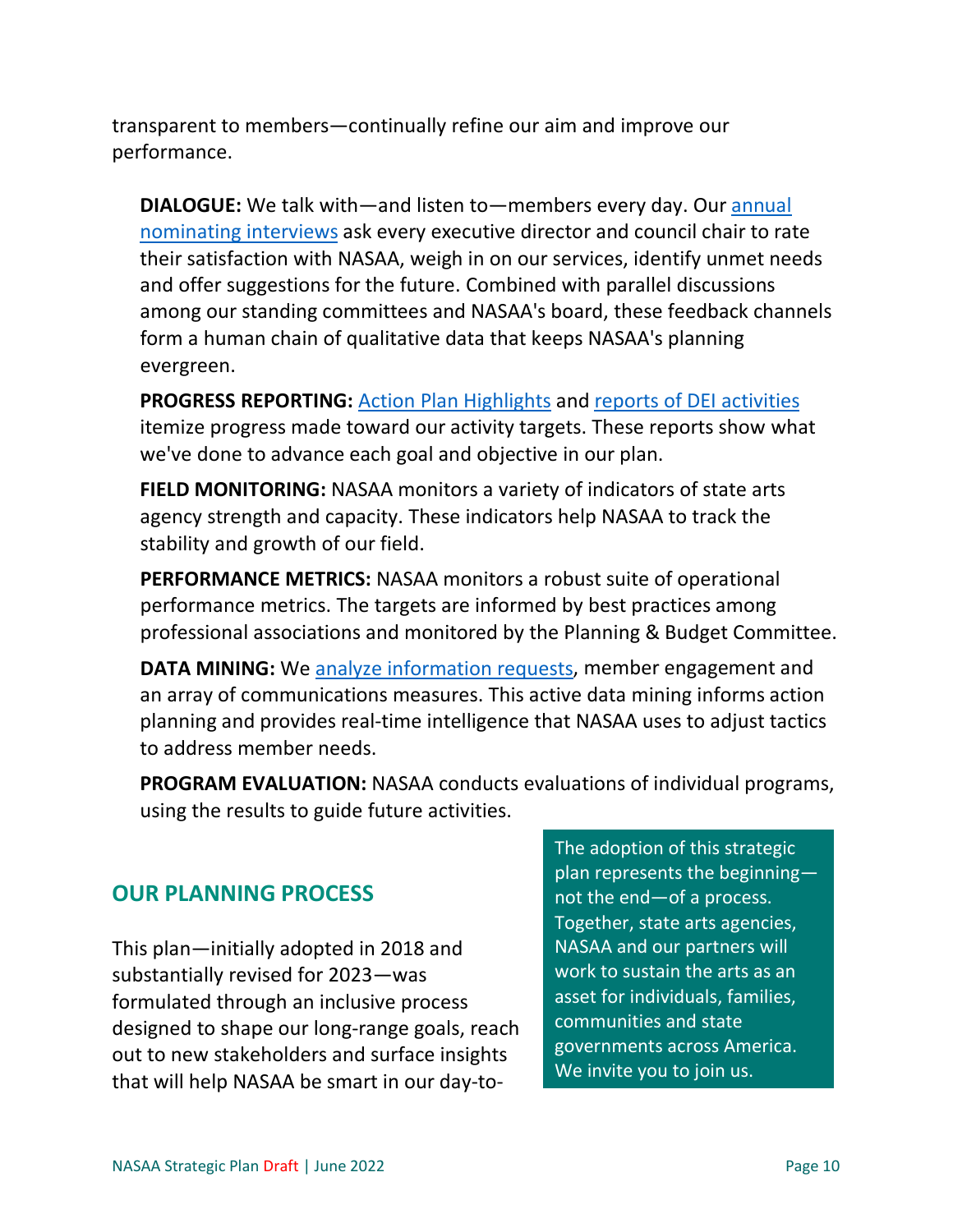day work. The participatory process was led by NASAA's Planning & Budget Committee. We used a mix of methods to invite candid, diverse opinions and make sure every voice was heard.

**FUTURE FORECASTING:** As a first step in planning, we engaged the full membership in a dialogue about the future of our field. Our board focused on changes affecting the success of state arts agencies. We also examined future forecasts for state government, the arts and professional associations.

**SELF-ASSESSMENT:** Staff and board appraised strengths and weaknesses—and considered what needed to change—for both state arts agencies and NASAA.

**MEMBER INPUT:** Because state arts agencies are NASAA's primary stakeholders, member input was a keystone of our process. To develop the original plan for 2018 we conducted 84 member interviews, received 143 responses to our membership opinion poll, and engaged 29 board and committee members in developing plan drafts. Our 2023 revision included [**XX**] interviews with executive and council leaders. It also reflects contributions from 27 additional board and committee members, plus invitations for all state arts agency and regional arts organizations to comment on the draft. Interviews with the executive directors and board chairs of each state and jurisdiction continue as an annual process.

**CROSS-SECTOR PERSPECTIVES:** We cast a wide net, reaching far beyond our membership to engage 83 outside advisors in the original process for 2018. This included 51 interviews (a mix of phone and face-to-face) with people representing the fields of economic development, government innovation, creative placemaking, community development, education, health care, agriculture and philanthropy as well as the arts. In-person forums with associations serving state government, regional arts organizations and national arts service networks reinforced key relationships—and built new ties for the future.

**DATA ANALYSIS:** We analyzed 3,716 historical information requests and conducted a statistical benchmarking study comparing NASAA to 41 other associations serving state government or the arts. To inform fundraising and revenue diversification, we evaluated the success of NASAA's past annual fund campaigns and conducted in-depth prospect research to identify foundations that may be likely candidates for future support. Budget forecasting and